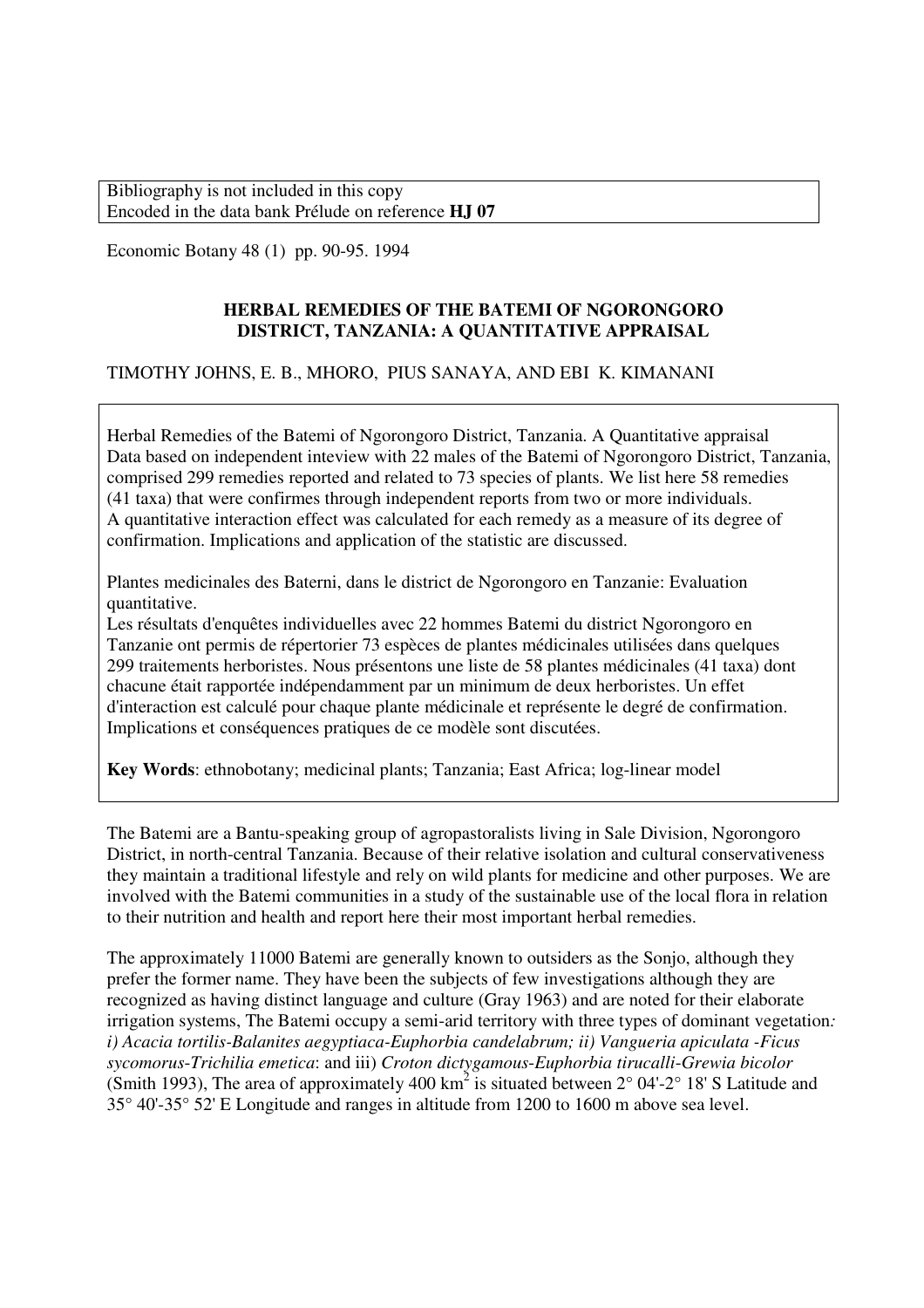Quantitative approaches to a range of ethnobotanical issues have been recently summarized by Phillips and Gentry (1993a) and are reflective of a greater interest in methodological issue, among ethnobotanists. ln addition quantitative models facilitate the examination of patterns in ethnobotanical data and the testing of hypothesis relating to the use of plants (Johns and Kimanani 1991; Phillips and Gentry 1993a,b), While quantitative approaches may not always be possible in ethnobotanical studies it is imperative that the methods employed be reported in sufficient detail to allow the evaluation of the data. A goal of investigations that purport to be scientific should be to make ethnobotanical data, which are by nature anecdotal, as reproducible as possible. Where this is not possible, it is our opinion that it is essential that clear justification and the criteria used to select particular data to be reported be given (Johns, Kokwaro and Kimanani 1990). ln this investigation we employed the methodology developed in an ethnobotanical study among the Luo of Siaya District, Kenya (Johns, Kokwaro and Kimanani 1990). ln attempting to establish some measure of confirmation independent of the simple probability of encountering specific plants and diseases, we applied a log-linear model where the interaction of **i** and  $\mathbf{j}(\tau_{ii})$  which indicates the potential of plant **i** as a cure for disease **j**, is of interest as a quantitative measure of the degree of confirmation of any particular remedy (defined as the use of a specific plant to treat a specific disease). The relative cultural homogeneity of the Batemi in a geographically circumscribed area

### **METHODS**

provides a different context to test the methodology and mathematical mode

We carried out interviews on the uses of plants for medicine and food among the Batemi of Sale Division in July 1991, and July 1992. Interviews were conducted in each of the Batemi villages: Samunge (including Mditu), Digodigo, Muholo, Kisangiro, Oldanyosambu and Sale, although Sale is underrepresented. Individuals who were locally recognized as knowledgeable on plant use were identified with the assistance of village leaders. Although our initial intent was to interview men and women, only men participated in the interviews. ln total. interviews were conducted with 22 men who ranged in age from 27 to 70 years (mean age 44 years). We employed the same open-ended interviewing technique described previously (Johns, Kokwaro and Kimanani 1990). Informants were asked to tell us what remedies they used and how they used them. We consciously avoided introducing bias by soliciting information on particular plants or particular diseases. All interviews were carried out in either Batemi or Swahili by a team made up of EBM, an experienced interviewer. and PS. a fluent Batemi speaker. Herbarium specimens were deposited at ITM (Institute of Traditional Medicine) Dar es Salaam and NAI (University of Nairobi) and identified by the authors or by Simon Mathenge of the University of Nairobi.

## **RESULTS AND DATA ANALYSIS**

From the 22 interviews 299 remedy reports were recorded. When concoctions were used. a record was made for each component and added to the total number of remedies reported. This list comprises 73 species in 59 genera.

For the data analysis all reported diseases were categorized into 24 English categories generally based on physiological systems.

ln Appendix 1 we report all medicinal plants that were mentioned by three independent interviewees or for which the use was consistent between two independent interviewees.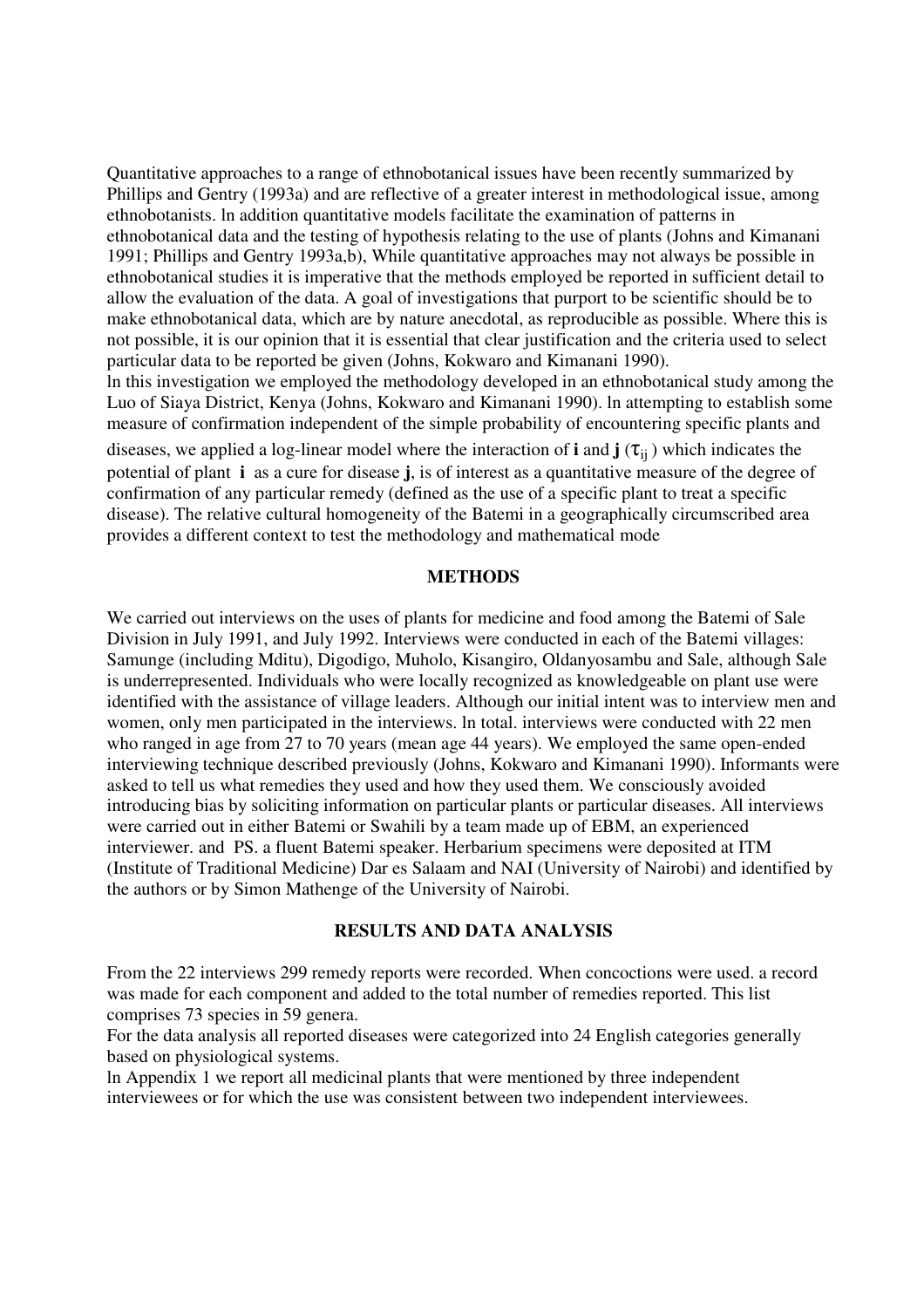Fifty- eight plant-disease combinations (remedies) were independently corroborated by at least two informants.

ln Appendix 1 the number in parenthes\_before the remedies represent the total number of remedy reports for the plant and the numbers in parentheses following each remedy indicate the number of

corroborating informants and the interaction effect  $(\tau_{ii})$  Thirty-three remedies wcre reported independently by three or more individuals, a criterion for consensus that we have generally found useful (Johns. Kokwaro and Kimanani 1990).

A mean interaction effect for each of the categories of disease encountered (Table 1) was calculated using only confirmed remedies. Each of these means was compared to the rest as a group using a simple t-test. Categories that had only one confirmed remedy were not included because the standard error of their means was undetermined

### Table 1. TEN DISEASE CATEGORIES MOST FREQUENTLY REPORTE AND THEIR MEAN INTERACTION EFFECTS.

| Disease category            | Number of remedy Mean interaction |                 |
|-----------------------------|-----------------------------------|-----------------|
|                             | reports                           |                 |
| Gastrointestinal            | 59                                | $0.98 \pm 0.47$ |
| Fever                       | 44                                | $1.03 \pm 0.55$ |
| Tonic                       | 43                                | $0.77 \pm 0.50$ |
| Respiratory                 | 43                                | $1.21 \pm 0.51$ |
| Rheumatism                  | 31                                | $1.17 \pm 0.72$ |
| Body pain                   | 20                                | $1.33 \pm 0.53$ |
| Dermatological              | 10                                | 0.44            |
| Spleen/gall bladder         | 6                                 | 1.14            |
| Venereal disease            | 6                                 | 0.50            |
| Gynecological/childbirth    | 6                                 | 0.00            |
| Total for complete data set | 299                               | $0.99 \pm 0.57$ |

Table 2. TEN HIGEST INTERACTION MAGNITUDES OF BATEMI REMEDIES.

| Plant                   | Disease category | Interaction $(\tau_{ii})$ |
|-------------------------|------------------|---------------------------|
| Harrisonia abyssinica   | rheumatism       | 2,16                      |
| Pappea capensis         | tonic            | 2,09                      |
| Acacia nilotica         | gastrointestinal | 1,97                      |
| Myrsine africana        | body pain        | 1,97                      |
| Albizia anthelmintica   | fever            | 1,90                      |
| Ormocarpum kirkii       | respiratory      | 1.86                      |
| Salvadora persica       | rheumatism       | 1,83                      |
| Acacia senegal          | respiratory      | 1,74                      |
| Warburgia salutaris     | fever            | 1,58                      |
| Clerodendrum myricoides | body pain        | 1,55                      |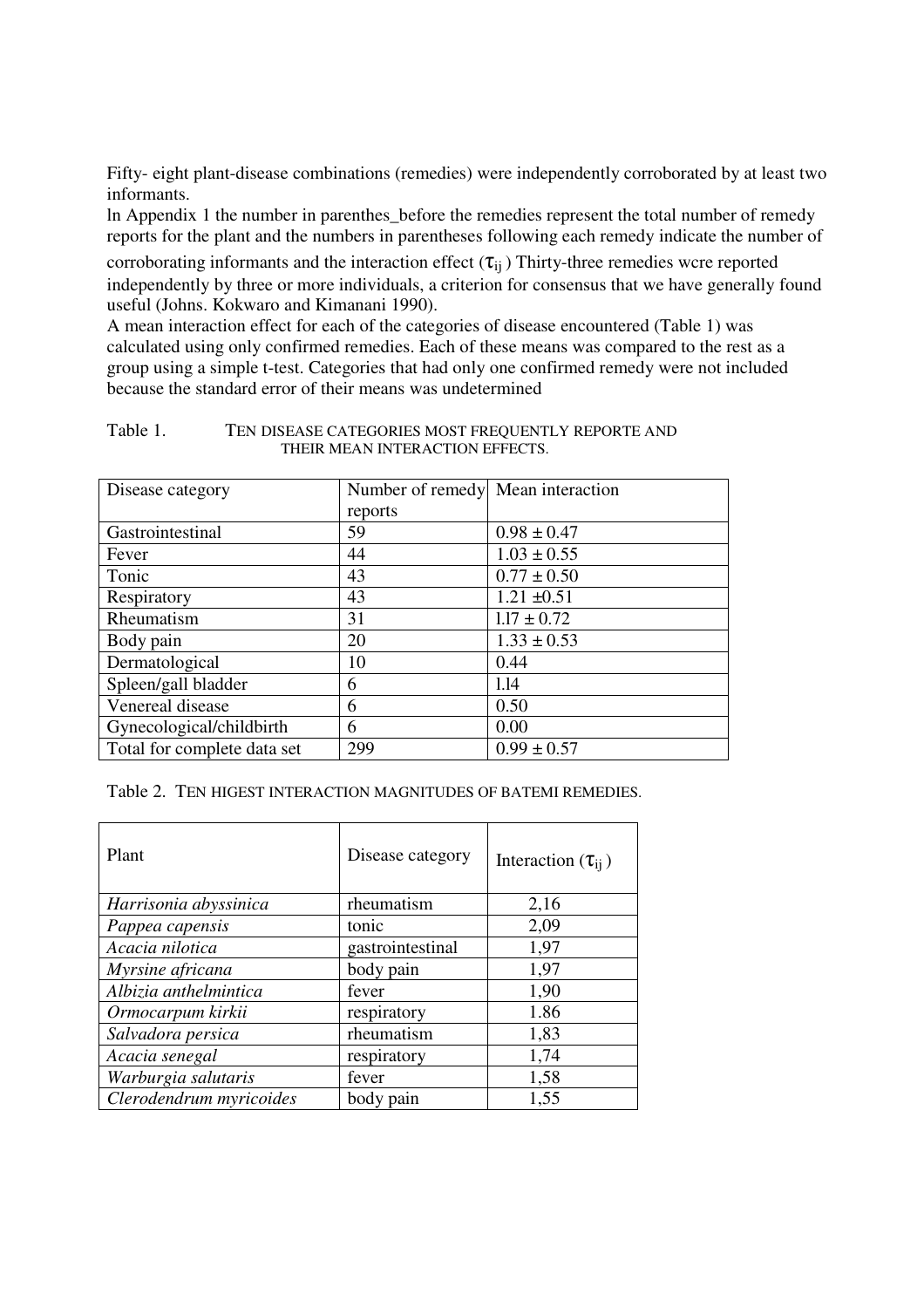#### DISCUSSION

#### HERBAL MEDICINE AMONG THE BATEMI

The data on medicinal plant use obtained from the Batemi is, as judged by our experience among the Luo of the Lake Victoria basin (Johns, Kokwaro and Kimanani 1990), remarkably consistent with a much lesser degree of apparent randomness. Whereas in Siava 49% of the 1129 remedies reports were encountered only once. in our present much smaller data set only 30% of 299 remedy reports were similarly unconfirmed. This can be accounted for by the homogeneity of the study site both geographically and socially. The study area is small and the population interacts over the area. ln addition the Batemi have an age set system like their Maasai neighbours in which knowledge and life skills are imparted in an organized way to all of the male age mates (Gray 1963). There are no traditional herbal specialists in the society; rather all men are expected to possess the basic repertoire of information essential for treating the major conditions encountered in the community. Our interviewees acknowledge that there is some knowledge held exclusively by women that would not have been recorded in this survey. They assert that this is exclusively related to conditions associated with childbirth and gynecology ("women's problerns"), but that it is men not women who possess the basic pragmatic knowledge for treating everyday afflictions of adults and children. We are unable to confirm this assertion although the absence of knowledge by men of remedies relating to childbirth and gynecological problems (Table 1) is apparent.

#### APPLlCATIONS OF THE INTERi\CTION EFFECT

Table 2 lists remedies with the ten highest interaction in order to demonstrate sorne application of

the interaction effect  $(\tau_{ii})$  in establishing patterns in the use of plants by a particular community. Table 1 examines the most common conditions treated by the Batemi and the use of the interaction effect to assess the consistency of treatment of particular conditions. ln each case we make the assumption that consistency of use of plants is directly related to efficacy in treatment from either a biological or cultural perspective (Johns. Kokwaro and Kimanani 1990).

We have hypothesized that plants used as gastrointestinal remedies should be the most consistently applied in folk medicine (Johns 1990: Johns and Kimanani 1991). While gastrointestinal remedies are reported more frequently by the Batemi than any other disease type. the interaction effect does not support this general hypothesis. Only one of the plants in Table 2 is used as a gastrointestinal remedy. ln the whole data set. confirmed gastrointestinal remedies have a mean interaction effect of  $0.98 \pm 0.47$  which is not significantly different (P > 0.05) from that of all other remedies combined (Table 1). The most consistent use of plants by the Batemi is to treat pain. The body pain category has a mean interaction effect of  $1.33 \pm 0.53$  which is significantly greater (P < 0.01) than the mean interaction of the rest: and body pain accounts for two of the top ten remedies. An additional two of the top remedies are for the treatment of rheumatism, a condition often described by the Batemi as pain in the joints. The rheumatism category has a mean interaction of  $1.17 \pm 0.72$ . and body pain and rheumatism together have a mean interaction of  $1.23 \pm 0.62$ . An additional two of the remedies with highest interaction effects treat fevers, bringing to six the number of the top remedies that treat diseases mediated through the nervous system. A seventh, *Pappea capensis* (Spreng). Eckl, & Zeyh., is used as a tonic which may indicate a stimulant effect (cf. Watt and Breyer-Brandwijk 1962).

The validity of the quantitative interaction effect as a predictor of the efficacy of a particular remedy can only be established with independent measures of confirmation. Consistency of use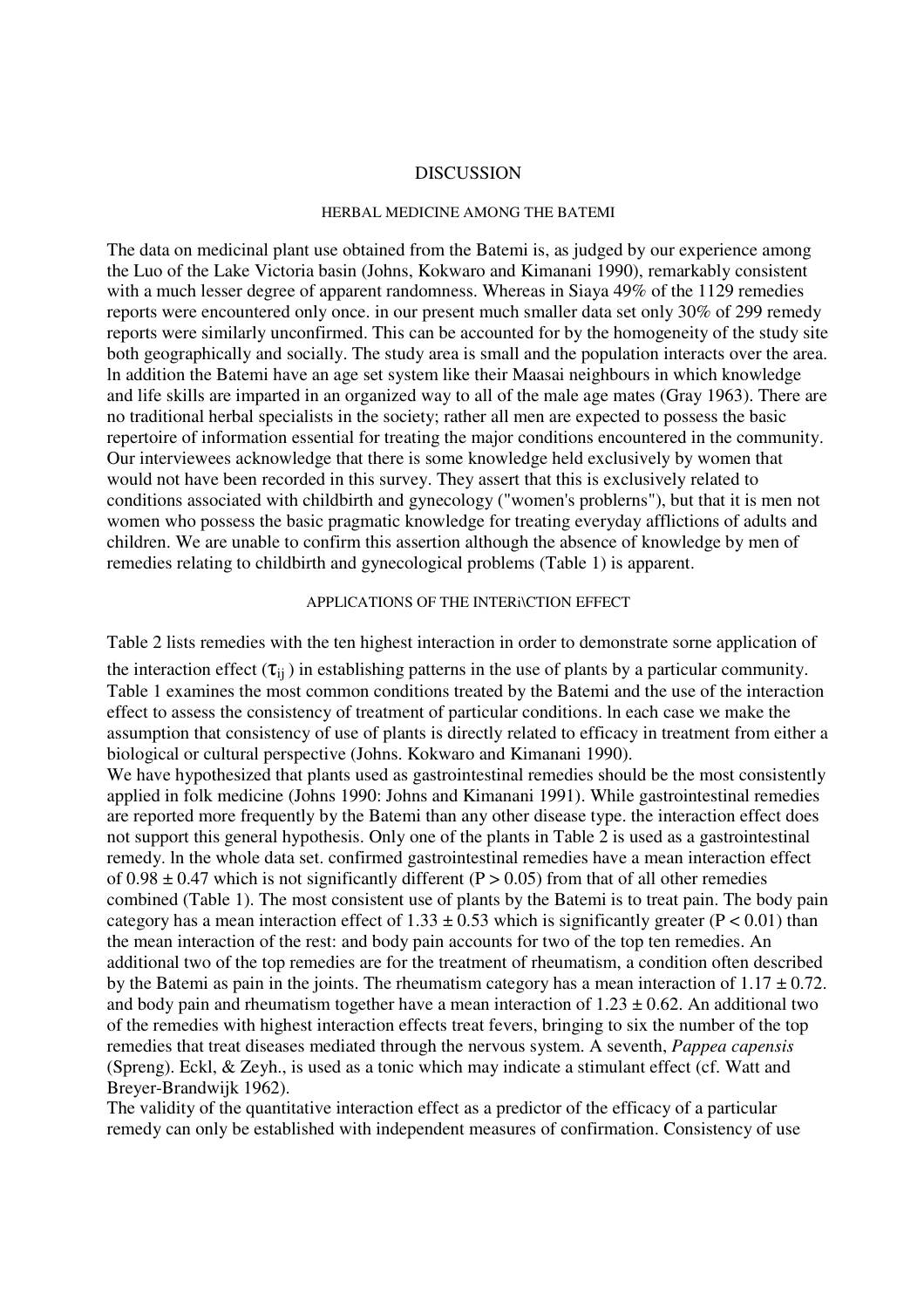with other tribes is a relative measure of validity. All of the plants contributing the highest ten remedies are listed in major compendia of African medicinal plants such as Iwu (1993). Kokwaro (1976) and Watt and Breyer-Brandwijk (1962).

All but one of the remedies in Table 2 are consistent with the remedies of one or more other tribes and are reported in the above three compendia and other ethnobotanical reports from East Africa (e.g .. Chhabra, Mahunnah and Mshiu 1990: Gachathi 1989: Leakey 1977). Considering corroboration from these independent sources as upholding of the validity of the interaction effect. we conjecture that remedies with strong interaction effects but which are not substantiated by reports from other cultural groups are potentially the most novel and interesting to study further. In our collaborative work with the Batemi communities we are particularly interested in the sustainable use of these medicinal plants. Ancillary ecological studies (Smith 1993) showed that half of the important medicinal plants listed in Table 2: are locally rare or located far from Batemi communities. Our quantitative method contributes to the designation of *Harrisonia abyssinica* Oliv , Papp capensis, Warburgia salutaris.(Betol.f.) Chiov.and Croton megalocarpus Hutch. as species warranting conservation attention in this area.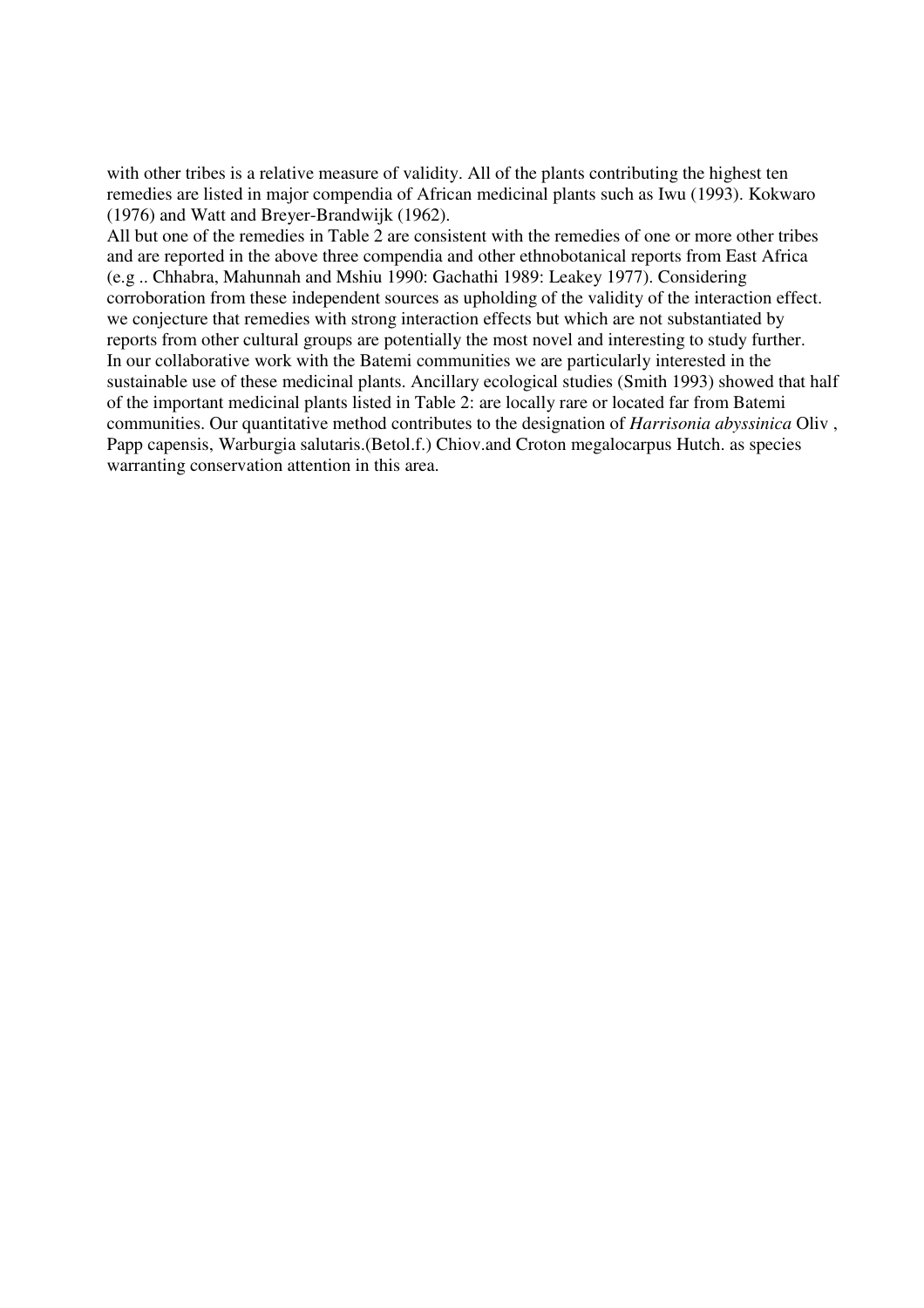### APPENDIX 1

Remedies of the Batemi confirmed independently by two or more informants. Scientific name/family/Batemi name (in italics)/ herbarium specimens /total number of infornants for the plant (in parentheses) and use(s). Final numbers in parentheses indicate the number of informants for the use followed by the interaction ( $\tau_{ii}$ )

*Acacia goetzei* Harms/Fabaceae/ *msigisigi* Mhoro & Johns 91-71 ITM, NAI/(4) Decoction of bark added to soup as a strengthening tonic (3. 0.81).

*Acacia mellifera* (Vahl) Benth./Fabaceae/ *mng' orora* Mhoro & Johns 91-41 ITM. NAI: 91-59 ITM. NAI/ (12) Infusion of bark or roots drunk for fever (5. 1.44). Acts as an emetic: decoction of bark or roots taken or put into soup ta treat diarrhoea and other gastrointestinal problems (3. 1.11): Bark used to treat coughs (2. 0.63).

*Acacia nilotica* (L) Del./Fabaceae/ *kijemi* Mhoro & Johns 91-16 ITM. NAI: 91-57 ITM. NAI/(13) Decoction of bark or roots added to soup or drunk as a digestive aid and appetite stimulant (7.1.97) or as a strengthening tonic (4. 1.15).

*Acacia nubica* Benth./Fabaceae/ *oldebe* Mhoro & Johns 91- 76 ITM. NAI/ (9) Decoction of root or branches drunk or added to soup for joint and-muscle pain (4. 1.34): Root decoction added to soup as a strengthening tonic (2. 0.4 7).

*Acacia senegal* (L) Willd./Fabaceae/ *mhuti* Mhoro & Johns 92-31 ITM, NAI; 92-42 ITM, NAI/ (7) Roots chewed and juice swallowed or decoction drunk to treat coughs (6, 1. 74).

*Acacia tortilis* (Forsk.) Hayne/Fabaceae/ *mkamahe*  Mhoro & Johns 91-58 !TM, NAI/ (4) Decoction of bark added to soup for medicinal purposes.

Acacia xanthophloea Benth./Fabaceae/ *mrera* Mhoro & Johns 91-66/ (3) Roots added to soup as an emetic or cathartic (2, 0.79).

Albizia anthe/min/ica Brongn.lFabaceae/*mrira; mukutani* (Maasai) Mhoro & Johns 93-275 NAI/ (10) Infusion drunk or infusion or decoction of root bark added to soup to treat malaria and other fevers (8, 1.90). Acts as an emetic.

*Aloe volkensii* EngI./Liliaceae/ *lugaka* Mhoro & Johns 92-62 ITM, NAI/ (3) Drop of juice used to treat eye problems (2, 0.49).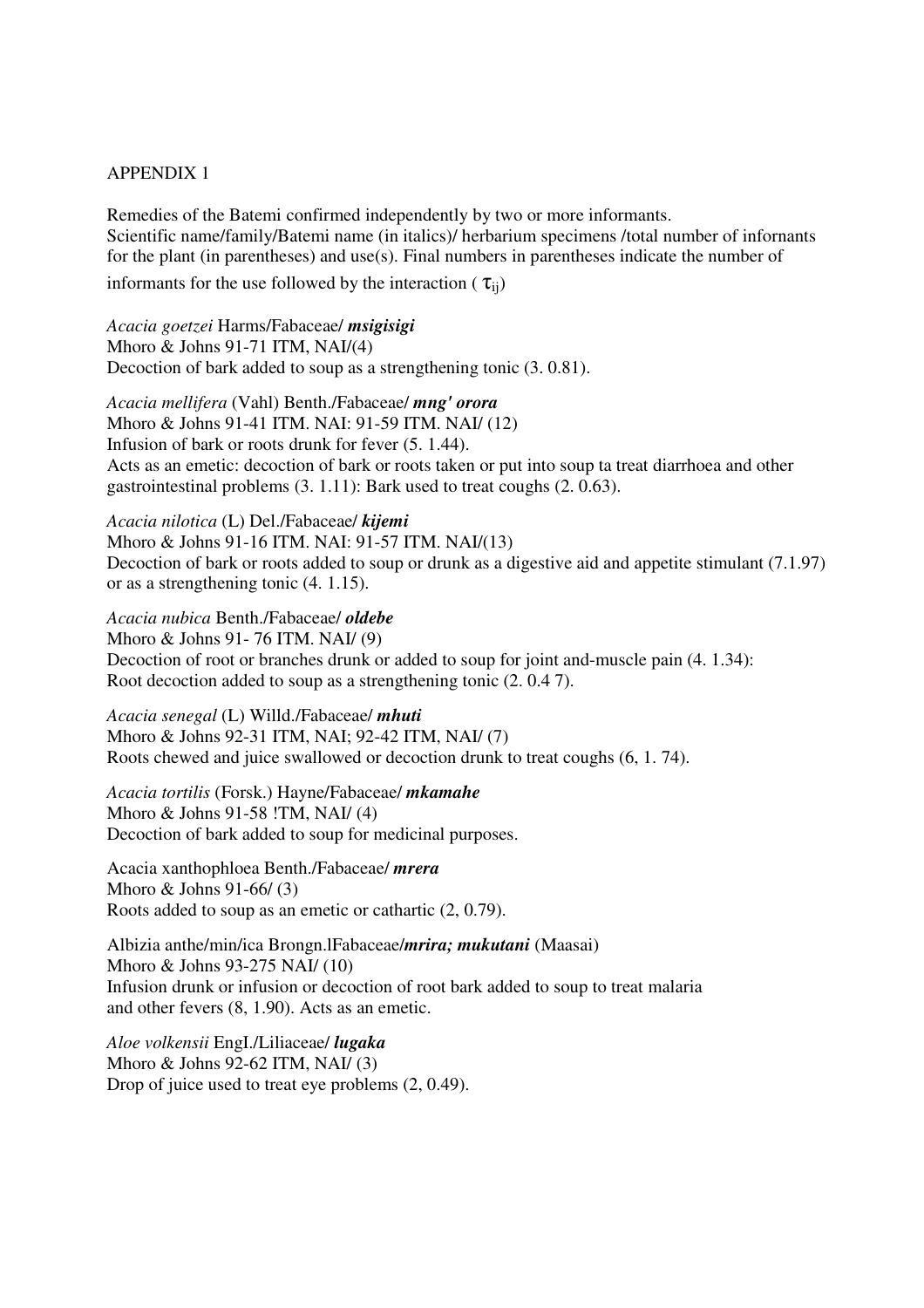*Balanites aegyptiaca* (L.) Del /Balanitaceae/ *mjuiya* Mhoro & Johns 91-79 ITM, NAI/ (5) Decoction or infusion or bark of roots or stem drunk to relieve high fever (4, 1.14). Acts as an emetic.

## *Boscia coriacea* Pax./Capparaceae/ *jugumetu*

Mhoro & Johns 91-75 ITM, NAI/ (3) Decoction of roots is drunk or taken in soup for medicinal purposes.

Carissa edulis (Forsk.) Vahl.! Apocynaceae/*mbaghao; ngamrvaga*  Mhoro & Johns 91-82 !TM, NAI/ (9) Roots boiled in water or soup are used to treat coughs (4. 1.33); roots used to treat fever (2, 0.53).

Cissampelos mucronata A. Rich./Menispermaceae/ *mugulita*  Mhoro & Johns 92-11 ITM, NAI/ (2) Root chewed and juice swallowed for indigestion (2, 0.41).

Clerodendrum myricoides R.Br./Verbenaceae/ *mgutugutu; mhurambura* Mhoro & Johns 91-31 ITM, NAI; 92-38 ITM, NAI; 91-89 ITM, NAII (6) Decoction of roots drunk or added to soup for relief of pains (4. 1.55) or as atonie (2, 0.53).

*Commiphora madagascarensis* Jacq./Burseraceae/ *misisiyo*  Mhoro & Johns 91-33 !TM, NAI/ (2) Latex is applied to rashes and other skin problems (2, 0.44).

*Croton dictygamous* Pax./Euphorbiaceae/ *msiniya; mgilalugi*  Mhoro & Johns 91-87 ITM, NAI/ (6) Stems or decoction of stems used in soup as a strengthening tonic (3, 0.88).

*Croton megalocarpus* Hutch./Euphorbiaceae/*ekita-lambu; kitalambu*  Mhoro & Johns 91-35 !TM, NAI; 91-52 ITM, NAI/ (11) Decoction or powder of bark is added to soup or tea and taken to treat abdominal problems associated with gall bladder and spleen problems (4, 1.14); powdered bark is added to boiled milk to treat and prevent malaria and other fevers (2,0.49); An infusion of the powdered bark and potash is given orally to goats as a conditioner (2,0.66). f..

*Euclea* spp. (Ebenaceae)/ *msanganetu Euclea divinorum* Hiern. Mhoro & Johns 91-91 ITM, NAl; *Euclea racemosa* Murr. ssp. schimperi (A.DC.) F. White, Mhoro & Johns 91-34 lTM, NAI/ (4) Stem bark added to soup as tonic (3, 0.84).

*Grewia villosa* Willd./Tiliaceae/ *msabasabwa*  Mhoro & Johns 92-.10 ITM, NAI/ (2) Roots to treat coughs (2, 0.33).

*Gynandropsis gynandra* (L.) Briq.!Capparaceae/ *nanseganii* Mhoro & Johns 91-15 ITM, NAI/ (3) Plant used medicinally.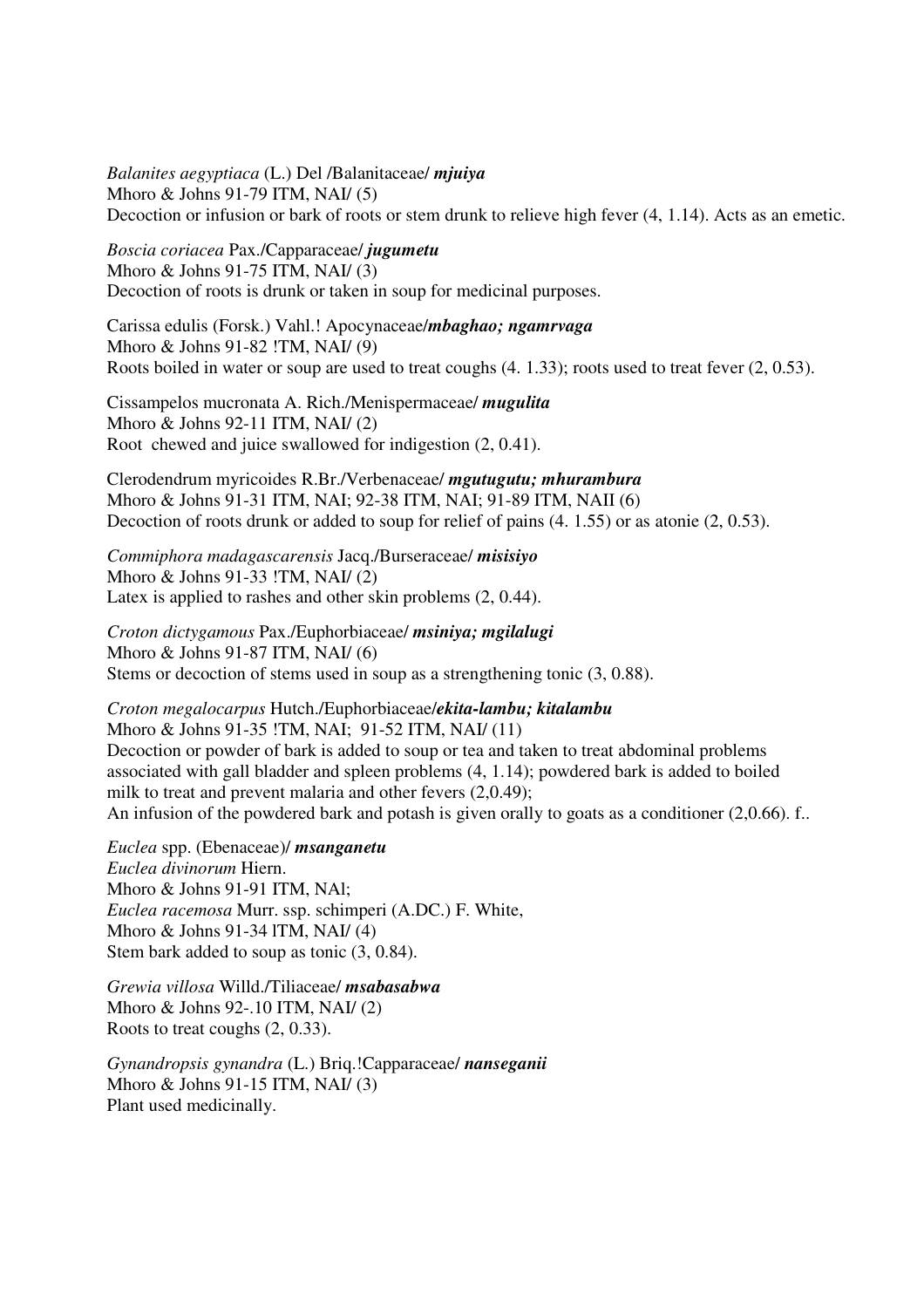### *Harrisonia abyssinica* Oliv.!Simarubaceae/ *toro*

Mhoro & Johns 91-73 ITM, NAI/ (25) Roots added to milk, root decoction drunk or added to soup for joint pain (rheumatism) (9, 2.16); root decoction drunk for body pain (2, 0.81); root decoction added to soup to relieve fever (4,1.25); roots chewed and juice swallowed for cough (4, 1.36); root added to soup to remove water from body (diuretic) (2, 0.90).

*Hypoetes forskaslii* R.Br./ Acanthaceae/ *msababo* Mhoro & Johns 91-60 ITM, NAI; 92-1 ITM, NAI/(4) Drink decoction of root or chew and swallow juice for relief of stomachache (4, 1.10).

*Lannea schimperi* (A. Rich.) Engl./ Anacardiaceae/ *mginkinywa* Mhoro & Johns 91-51 ITM, NAI; 91- 62 ITM, NAI; 91-94 ITM, NAI/ (3) Bark and roots are used medicinally.

# *Myrsine africana* L./Myrsinaceae/ *nghasi*

Mhoro & Johns 92-60 ITM, NAI/ (14) Fruits and roots whole or powdered are prepared as decoctions or added to soup, tea, porridge or other foods or beverages to relieve body pain  $(6, 1.97)$ , as an anthelmintic  $(4, 1.49)$ , or as a strengthening tonic (2, 0.54).

*Ormocarpum kirkii* S. Moore/Fabaceae/ *kilemanjagu; mlemanjagu* Mhoro & Johns 91-50 !TM, NAI; 92- 12 !TM, NAI/ (9) Decoction of bark is drunk or added to soup or inner bark is chewed and juice swallowed in order to relieve coughs (6, 1.86).

*Ozoroa mucronata* (Bernh.) R. & A. Fernandes/ Anacardiaceae/ *mgalati*  Mhoro & Johns 91-70 ITM, NAI; 92-33 ITM, NAI/ (7) Stem bark or decoction added to milk, or inner bark is chewed and juice swallowed, to treat cough (7, 1.59).

*Pappea capensis* (Spreng) Eckl. & Zeyh./Sapindaceae/ *kiboboyo* Mhoro & Johns 91-37 ITM, NAI; 91-49 ITM, NAI; 91-81 ITM, NAII (12) Branches are cut into pieces and boiled; decoction is added to soup, honey beer, milk or tea as a strengthening tonic (10, 2.09).

*Periploca linearifolia* Dill & A. Rich./ Asclepiadaceae/ *mte wa masaba; mkangabana* Mhoro & Johns 92- 63 !TM, NAII (4) Roots chewed and juice boiled or decoction drunk for stomachache (4, 1.10).

*Phytolacca dodecandra* L'Herit./Phytolacaceae/ *mhaka*  Mhoro & Johns 92-56 ITM, NAI/ (4) Root chewed and juice swallowed as a cathartic and/or emetic (4, 1.10), often for the treatment of fever.

*Ricinus communis* L./Euphorbiaceae/ *mubono*/ (3) Decoction of roots drunk for stomachache (3, 0.81).